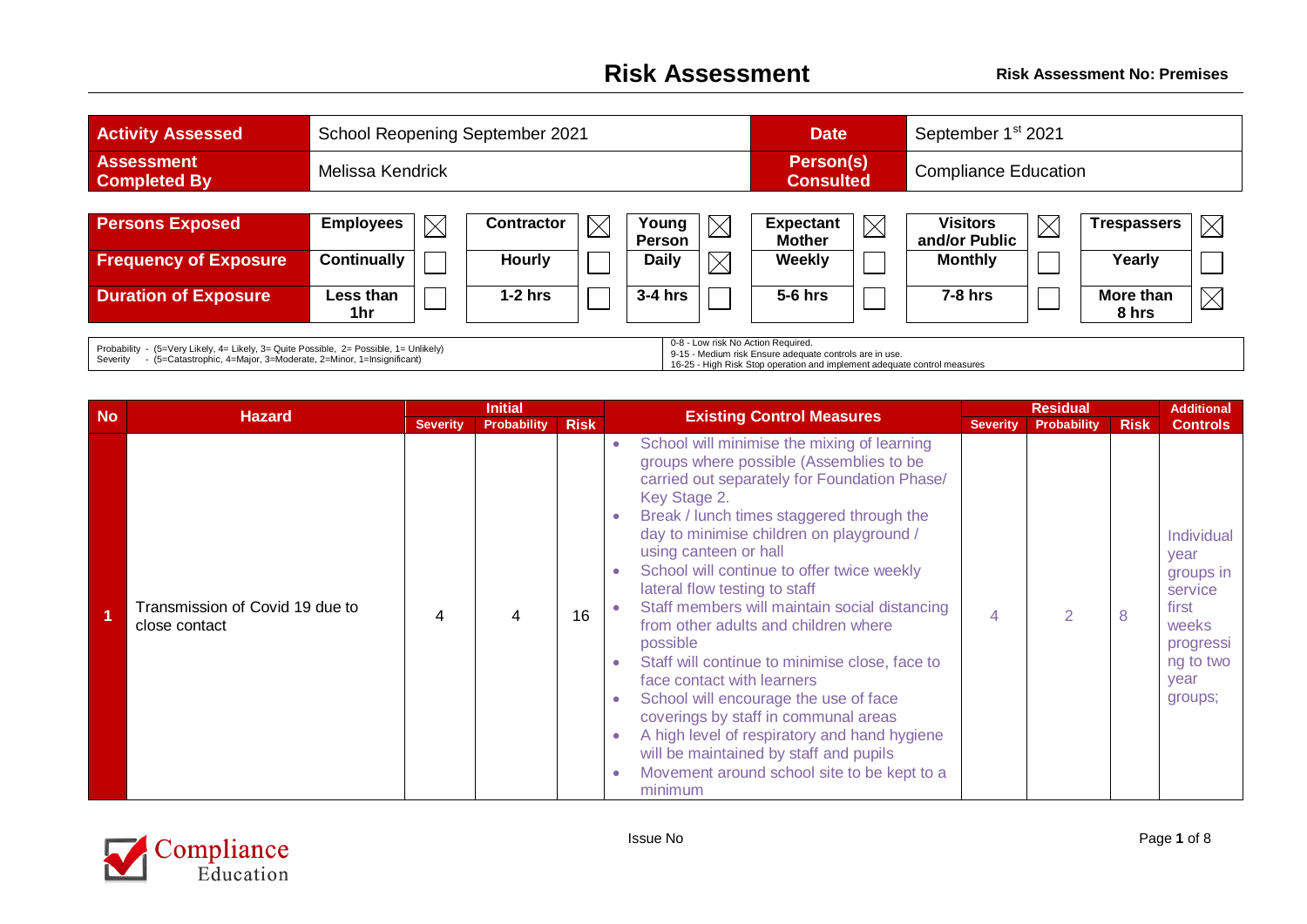|                |                                                      |                 | <b>Initial</b>     |             |                                                                                                                                                                                                                                                                                                                                                                                                                                                                                                                                                                                                                                                                                                                                                                                                                                                                                                                                                                                 |                 | <b>Residual</b> |             | <b>Additional</b>                                                |
|----------------|------------------------------------------------------|-----------------|--------------------|-------------|---------------------------------------------------------------------------------------------------------------------------------------------------------------------------------------------------------------------------------------------------------------------------------------------------------------------------------------------------------------------------------------------------------------------------------------------------------------------------------------------------------------------------------------------------------------------------------------------------------------------------------------------------------------------------------------------------------------------------------------------------------------------------------------------------------------------------------------------------------------------------------------------------------------------------------------------------------------------------------|-----------------|-----------------|-------------|------------------------------------------------------------------|
| <b>No</b>      | <b>Hazard</b>                                        | <b>Severity</b> | <b>Probability</b> | <b>Risk</b> | <b>Existing Control Measures</b>                                                                                                                                                                                                                                                                                                                                                                                                                                                                                                                                                                                                                                                                                                                                                                                                                                                                                                                                                | <b>Severity</b> | Probability     | <b>Risk</b> | <b>Controls</b>                                                  |
|                |                                                      |                 |                    |             | School will maintain adequate ventilation in<br>$\bullet$<br>all used areas<br>Year groups are assigned toilets and will be<br>$\bullet$<br>cleaned regularly and pupils will<br>wash/sanitize hands before and after use<br>Hand dryers are not be used where possible,<br>$\bullet$<br>with paper towels used for drying hands and<br>disposed off into a lidded bin<br>To minimise close contacts the school will<br>$\bullet$<br>limit access to site to visitors and contractors,<br>this includes drop off and pick up<br>Maximum occupancy figures will be<br>$\bullet$<br>designated for shared areas such staff rooms<br>and meeting rooms to ensure social<br>distancing can be maintained. The school will<br>identify adequate rest areas for staff to avoid<br>use of staffroom by whole school.<br>Use of shared spaces will be timetabled<br>$\bullet$<br>where possible<br>All pupils, staff and visitors will wash/sanitise<br>hands on entering the building. |                 |                 |             |                                                                  |
| $\overline{2}$ | <b>Nursey Provision</b><br>(Parental access to site) | 4               | Δ                  | 16          | Access to parents on site will be organised to<br>allow for support physical distancing.<br>Social distancing will be maintained by staff<br>$\bullet$<br>and parents at all times<br>School will ensure 2 meter physical / social<br>$\bullet$<br>distancing can be maintained from the school<br>staff member, the child and their family<br>In the case of separate nursey groups<br>operating (morning/ afternoon), the school<br>will provide set of resources for each group.<br>Cleaning of fixed equipment and high touch<br>$\bullet$<br>points will take place between sessions<br>Gloves and aprons are still to be worn when<br>$\bullet$<br>performing intimate care to a pupil.<br>Fluid resistant surgical mask and eye<br>protection should be worn if there is a risk of                                                                                                                                                                                       | 4               | $\overline{2}$  | 8           | Maintain<br>cleaner<br>on site<br>during<br>the<br>school<br>day |
|                | $\overline{\Omega}$ . 1:                             |                 |                    |             | <b>Issue No</b>                                                                                                                                                                                                                                                                                                                                                                                                                                                                                                                                                                                                                                                                                                                                                                                                                                                                                                                                                                 |                 |                 |             | Page 2 of 8                                                      |

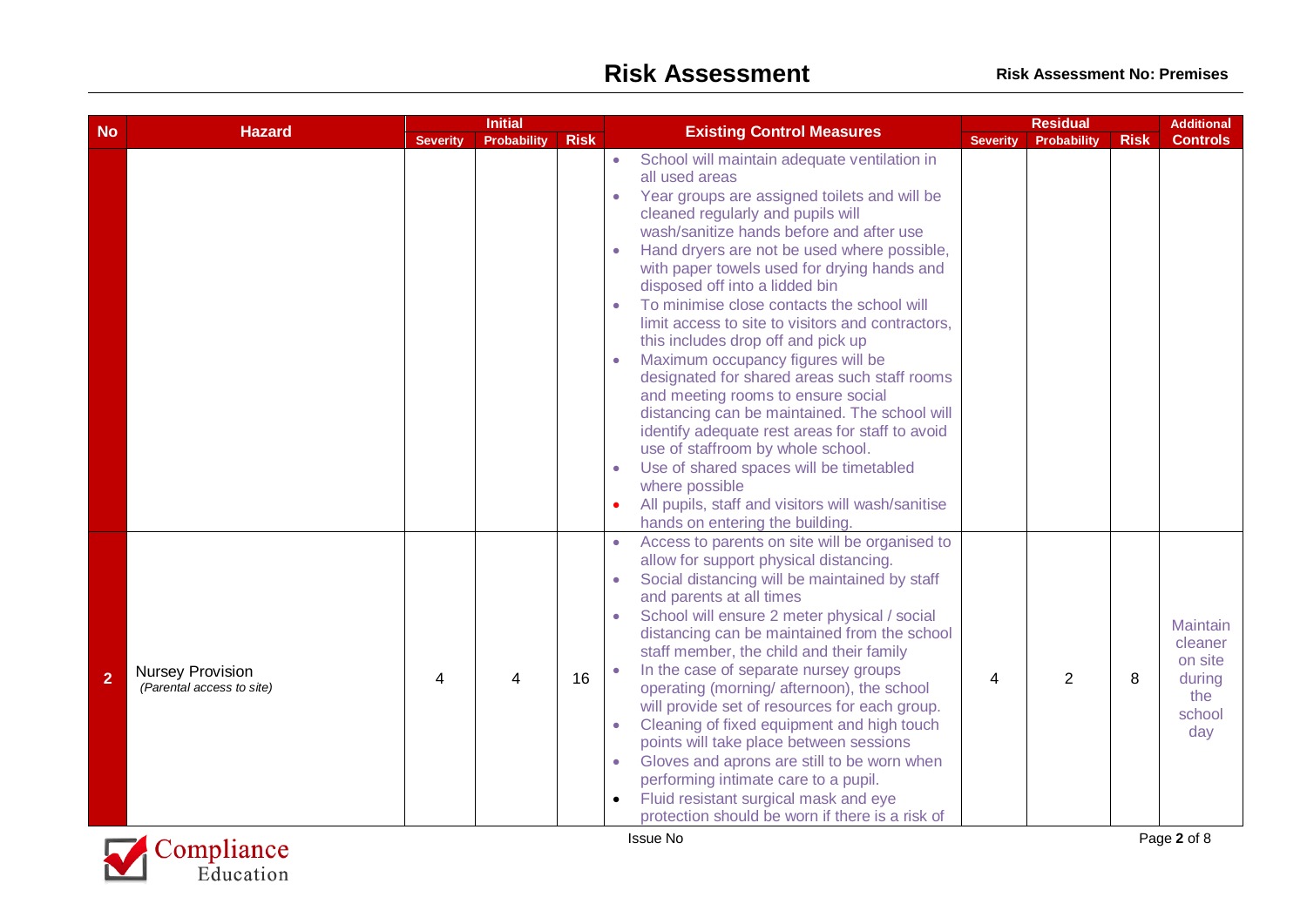| <b>No</b>      | <b>Hazard</b>                             |                          | <b>Initial</b>          |             | <b>Existing Control Measures</b>                                                                                                                                                                                                                                                                                                                                                                                                                                                                                                                                                                                                                                                                                                                                                                                                                                                                                                                                                                                                                                                                                                                                                                                                                                                                                                                                                                                                                                    |                 | <b>Residual</b> |             | <b>Additional</b>                                                                     |
|----------------|-------------------------------------------|--------------------------|-------------------------|-------------|---------------------------------------------------------------------------------------------------------------------------------------------------------------------------------------------------------------------------------------------------------------------------------------------------------------------------------------------------------------------------------------------------------------------------------------------------------------------------------------------------------------------------------------------------------------------------------------------------------------------------------------------------------------------------------------------------------------------------------------------------------------------------------------------------------------------------------------------------------------------------------------------------------------------------------------------------------------------------------------------------------------------------------------------------------------------------------------------------------------------------------------------------------------------------------------------------------------------------------------------------------------------------------------------------------------------------------------------------------------------------------------------------------------------------------------------------------------------|-----------------|-----------------|-------------|---------------------------------------------------------------------------------------|
|                |                                           | <b>Severity</b>          | <b>Probability</b>      | <b>Risk</b> | splashing to the eyes i.e. coughing, spitting,<br>vomiting                                                                                                                                                                                                                                                                                                                                                                                                                                                                                                                                                                                                                                                                                                                                                                                                                                                                                                                                                                                                                                                                                                                                                                                                                                                                                                                                                                                                          | <b>Severity</b> | Probability     | <b>Risk</b> | <b>Controls</b>                                                                       |
| $\overline{3}$ | Staff and students displaying<br>symptoms | $\overline{\mathcal{A}}$ | $\overline{\mathbf{A}}$ | 16          | Head/SLT to be notified.<br>$\bullet$<br>Staff and Students displaying symptoms of<br>$\bullet$<br>Coronavirus will be sent home and asked to<br>follow TTP system. https://gov.wales/test-<br>trace-protect-html<br>Where necessary the infected person will be<br>$\bullet$<br>moved to a designated isolation room whilst<br>arrangements are made for the person to be<br>collected and taken home. A dedicated toilet<br>has been made available. In a case of a<br>positive result, these areas will be deep<br>cleaned / fogged at the earliest opportunity<br>as appropriate.<br>Suitable PPE is available for staff where<br>$\bullet$<br>social distancing cannot be maintained.<br>Staff and Students who have been in contact<br>$\bullet$<br>with the ill person will wash their hands<br>thoroughly for 20 seconds.<br>A staffing plan is in place to ensure safe<br>staffing levels are achievable, agreed<br>established and monitored appropriate to<br>group sizes/ pupil needs and the activities<br>required.<br>If a pupil is sent home with a suspected case<br>$\bullet$<br>their work area will be cleaned/wiped<br>downwith PPE available for staff.<br>Where pupils cannot attend site, distance<br>$\bullet$<br>learning will be available via the GwE model<br>If staff member or student develops<br>$\bullet$<br>symptoms off site they must not attend site<br>and will follow local government guidance for<br>isolation / testing. | 4               | $\overline{2}$  | 8           | <b>Masks</b><br><b>vizors</b><br>gloves<br>etc are<br>provided.<br>JB & HA<br>monitor |

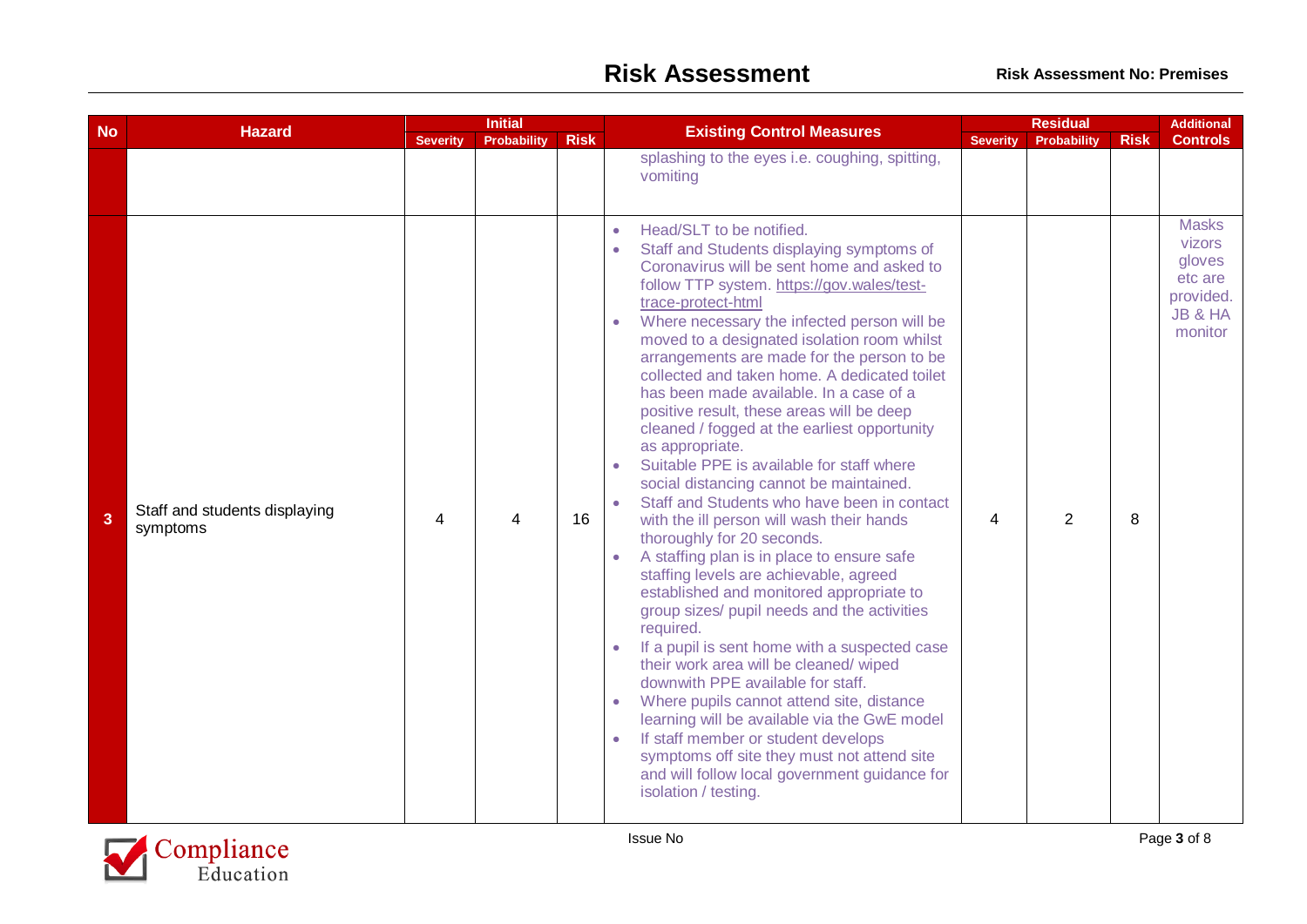|                         |                                                           |                 | <b>Initial</b>          |             |                                                                                                                                                                                                                                                                                                                                                                                                                                                                                               | <b>Residual</b> |             |                | <b>Additional</b>                                                                                                                                                         |
|-------------------------|-----------------------------------------------------------|-----------------|-------------------------|-------------|-----------------------------------------------------------------------------------------------------------------------------------------------------------------------------------------------------------------------------------------------------------------------------------------------------------------------------------------------------------------------------------------------------------------------------------------------------------------------------------------------|-----------------|-------------|----------------|---------------------------------------------------------------------------------------------------------------------------------------------------------------------------|
| <b>No</b>               | <b>Hazard</b>                                             | <b>Severity</b> | <b>Probability</b>      | <b>Risk</b> | <b>Existing Control Measures</b>                                                                                                                                                                                                                                                                                                                                                                                                                                                              | <b>Severity</b> | Probability | <b>Risk</b>    | <b>Controls</b>                                                                                                                                                           |
|                         |                                                           |                 |                         |             | <b>Positive Result</b><br>Welsh TTP to be followed.<br>$\bullet$<br>The school will work closely with the Local<br>Health Protection Team and follow their<br>advice.                                                                                                                                                                                                                                                                                                                         |                 |             |                | <b>New FCC</b><br>protocol<br>(13/09/21)<br>;advice<br>letters sent<br>out to<br>parents<br>and<br>spreadshe<br>et of<br>contacts<br>uploaded<br>to TTP<br><b>schools</b> |
| $\overline{\mathbf{A}}$ | Unable to social distance on public<br>transport          | 4               | $\overline{\mathbf{4}}$ | 16          | <b>Public Transport</b><br>Staff and Students are advised to practice<br>$\bullet$<br>social distancing and to follow current<br>government guidelines.<br><b>Car Sharing</b><br>• All Staff avoid car sharing where possible if<br>not from the same contact group or extended<br>household.<br>WG recommends alternative forms of travel<br>are used in place of car sharing                                                                                                                | 4               | 1           | $\overline{4}$ |                                                                                                                                                                           |
| 5                       | Unable to social distance when<br>administering first aid | 4               | 4                       | 16          | The school will ensure an adequate number<br>$\bullet$<br>of First Aiders (Paediatric First Aid for EYFS,<br>First Aid at Work, Emergency First Aid) are<br>always available.<br>The school will ensure all First Aiders receive<br>$\bullet$<br>refresher training as required<br>For advice on CPR during COVID-19 please<br>follow the link below<br>https://www.resus.org.uk/covid-19-<br>resources/covid-19-resources-general-<br>public/resuscitation-council-uk-statement-<br>covid-19 | 4               | 1           | $\overline{4}$ |                                                                                                                                                                           |

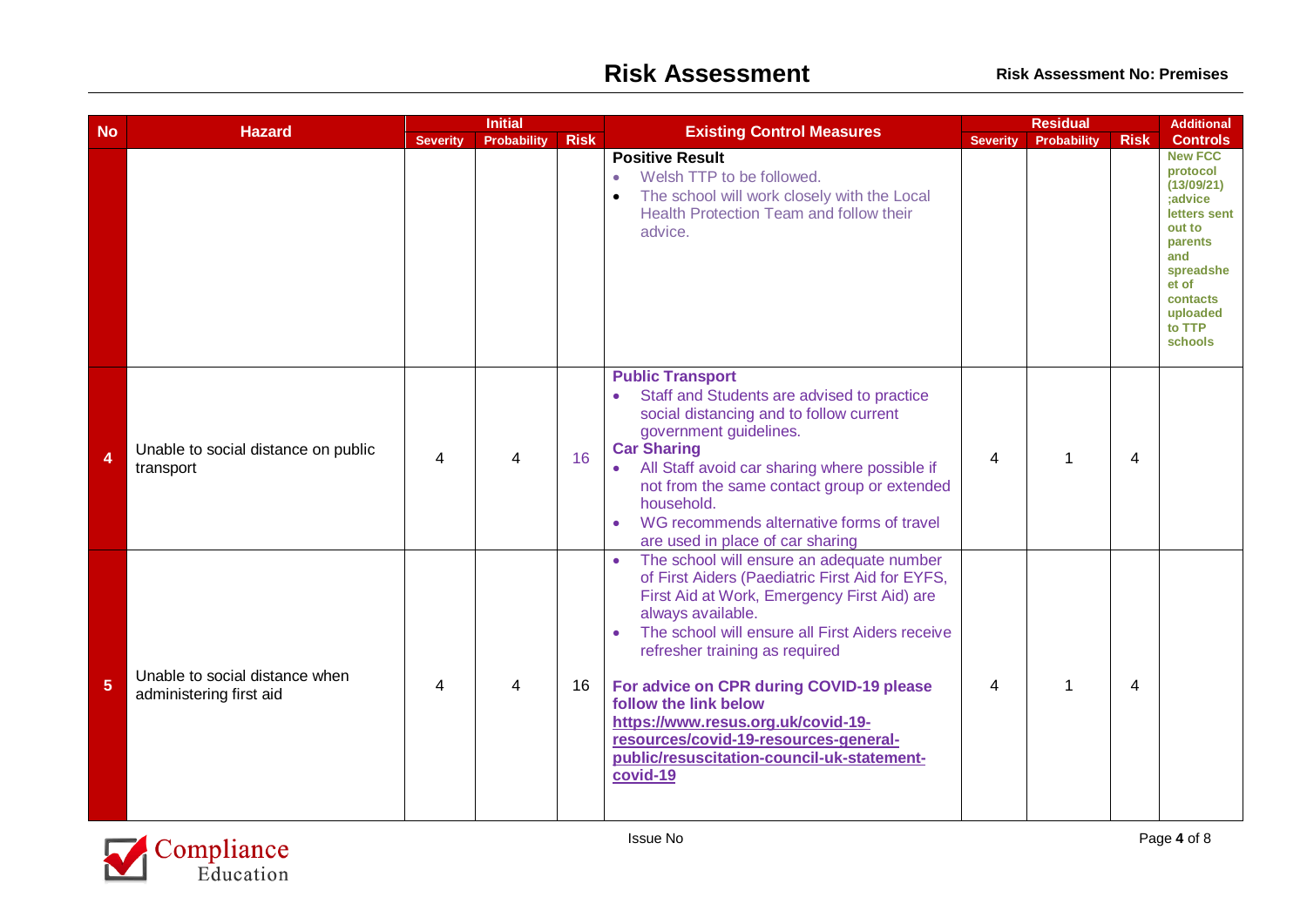|           | <b>Hazard</b>                    |                 | <b>Initial</b> |             |                                                                                                                                                                                                                                                                                                                                                                                                                                                                                                                                                                                                                                                                                                                                                                                                            | <b>Residual</b> |                    |                | <b>Additional</b>                                                |
|-----------|----------------------------------|-----------------|----------------|-------------|------------------------------------------------------------------------------------------------------------------------------------------------------------------------------------------------------------------------------------------------------------------------------------------------------------------------------------------------------------------------------------------------------------------------------------------------------------------------------------------------------------------------------------------------------------------------------------------------------------------------------------------------------------------------------------------------------------------------------------------------------------------------------------------------------------|-----------------|--------------------|----------------|------------------------------------------------------------------|
| <b>No</b> |                                  | <b>Severity</b> | Probability    | <b>Risk</b> | <b>Existing Control Measures</b>                                                                                                                                                                                                                                                                                                                                                                                                                                                                                                                                                                                                                                                                                                                                                                           | <b>Severity</b> | <b>Probability</b> | <b>Risk</b>    | <b>Controls</b>                                                  |
|           |                                  |                 |                |             | <b>RIDDOR</b><br>The school will work closely with the Local<br>$\bullet$<br>Health Protection Team and follow their<br>advice<br>The school will contact Compliance Education<br>and LA corporate health and safety immediately<br>to report any confirmed Coronavirus cases or<br>serious injuries as it may be necessary to file an<br><b>HSE RIDDOR report.</b>                                                                                                                                                                                                                                                                                                                                                                                                                                        |                 |                    |                |                                                                  |
| 6         | Cleaning                         | 4               | 3              | 12          | A high standard of cleaning must be<br>maintained<br>Cleaning checklists/ records to be kept<br>$\bullet$<br>Additional cleaning should remain where<br>$\bullet$<br>required i.e. where toilets, outdoor/indoor<br>play equipment is being shared by different<br>learning groups<br>PPE is provided for cleaning staff<br>Staff are trained in the safe use of PPE and<br><b>COSHH</b><br>Cleaners will maintain social distancing at all<br>$\bullet$<br>times whilst on site<br>The school is cleaned with normal household<br>disinfectant<br>Any contaminated (suspected/confirmed)<br>waste should be double bagged and stored<br>for 72 hours before disposal<br>All spillages of blood, faeces, saliva, vomit,<br>nasal and eye discharges should be cleaned<br>up immediately (always wear PPE). | 4               | 1                  | $\overline{4}$ | <b>FCC</b><br>training<br>to be<br>complete<br>d by half<br>term |
| 7         | <b>Group Activities/ Lessons</b> | 4               | 4              | 16          | Physical Education should take place outside<br>$\bullet$<br>where possible.<br>Where pupils are likely to be in close contact<br>efforts will be made to limit this contact<br>If communal areas are used for group<br>$\bullet$<br>activities/ lessons they should be cleaned<br>down after use.                                                                                                                                                                                                                                                                                                                                                                                                                                                                                                         | 4               | 2                  | 8              |                                                                  |

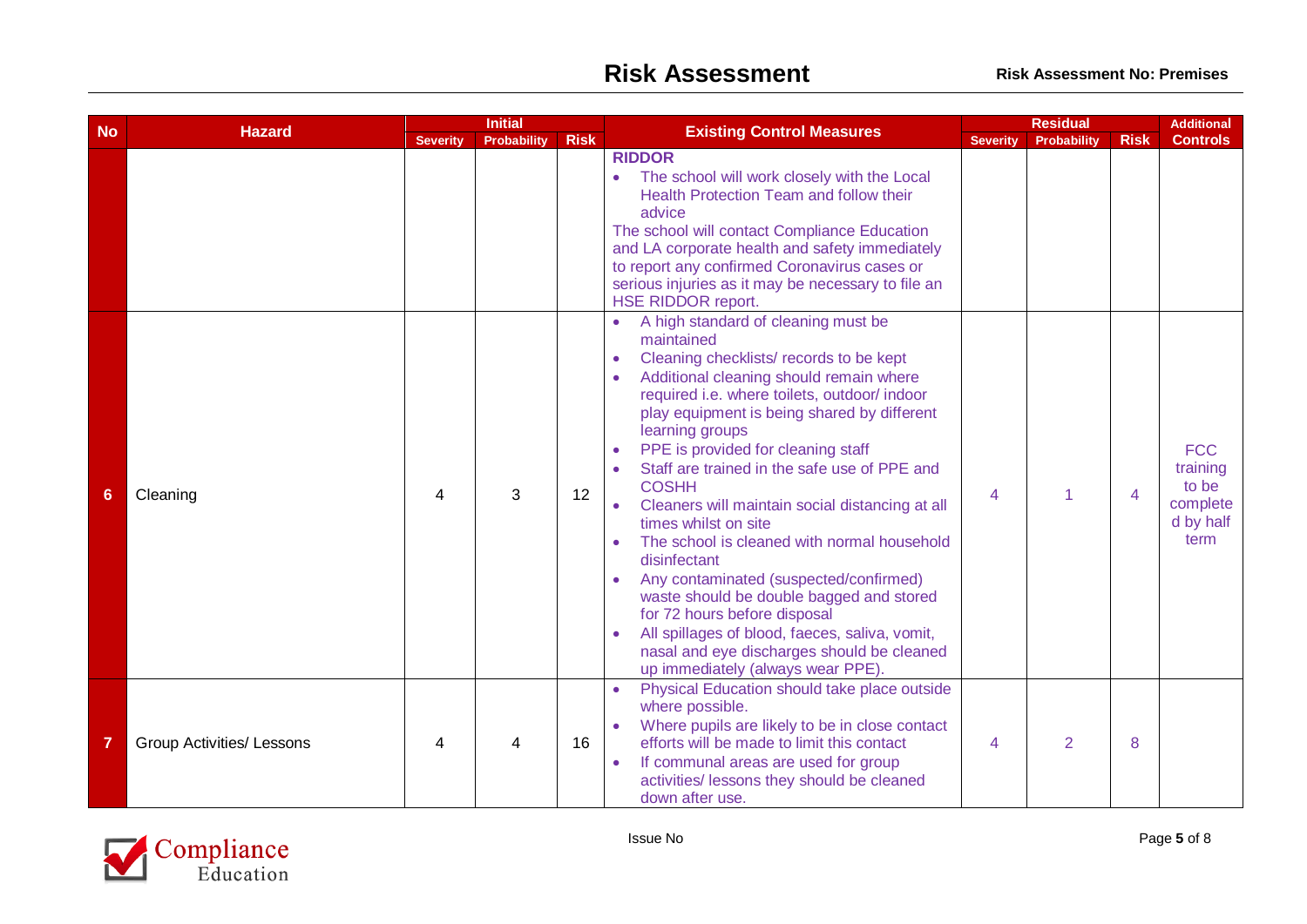|           |                                                                |                          | <b>Initial</b>     |             |                        |                                                                                                                                                                                                                                                                                                                                                                                                                          |                 | <b>Residual</b> |                |                                                         |
|-----------|----------------------------------------------------------------|--------------------------|--------------------|-------------|------------------------|--------------------------------------------------------------------------------------------------------------------------------------------------------------------------------------------------------------------------------------------------------------------------------------------------------------------------------------------------------------------------------------------------------------------------|-----------------|-----------------|----------------|---------------------------------------------------------|
| <b>No</b> | <b>Hazard</b>                                                  | <b>Severity</b>          | <b>Probability</b> | <b>Risk</b> |                        | <b>Existing Control Measures</b>                                                                                                                                                                                                                                                                                                                                                                                         | <b>Severity</b> | Probability     | <b>Risk</b>    | <b>Controls</b>                                         |
|           |                                                                |                          |                    |             | $\bullet$              | All communal areas in use should remain<br>well ventilated<br>Activities such as singing should be carried<br>out following latest government guidance/<br>risk assessment<br>Pupils will attend in PE kit for their<br>designated PE day, this will eliminate the<br>need for changing rooms                                                                                                                            |                 |                 |                |                                                         |
| 8         | Coronavirus spread from one country<br>to another              | $\overline{\mathcal{A}}$ | 4                  | 16          |                        | Welsh government guidance will be followed<br>by staff and pupils returning from outside of<br>the UK                                                                                                                                                                                                                                                                                                                    | 4               | 1               | 4              |                                                         |
| 9         | Visitors/contractors on site                                   | 4                        | 4                  | 16          | $\bullet$<br>$\bullet$ | The reception desk is fully enclosed with a<br>screen<br>Only essential visitors and contractors are<br>allowed on site and by appointment only.<br>All unnecessary furniture in the reception<br>area has been removed.<br>Rooms are well ventilated<br>All visitors will be required to wear a face<br>covering whilst on site<br>Visitors/ contractors will maintain social<br>distancing at all times whilst on site | 4               | 1               | $\overline{4}$ |                                                         |
| 10        | <b>Educational Visits</b>                                      | Δ                        | 4                  | 16          | $\bullet$              | Educational visits that are integral will take<br>place following the completion of an<br>individual risk assessment<br>Travel will be minimised at this time<br>Individual local authority guidance will be<br>followed if traveling between counties<br>Local government transport guidance will be<br>followed                                                                                                        | 4               | $\overline{2}$  | 8              | Planning<br>for<br>summer<br>term is<br>taking<br>place |
| 11        | Staff/Pupils at increased risk<br>(ECV/BAME/Expectant Mothers) | 5                        | 4                  | 20          | $\bullet$              | Staff/ pupils from these categories may<br>attend the workplace/school as long as they<br>are able to follow current control measures in<br>place<br>Where necessary individual risk<br>assessments will be carried out                                                                                                                                                                                                  | 5               | $\overline{2}$  | 10             |                                                         |

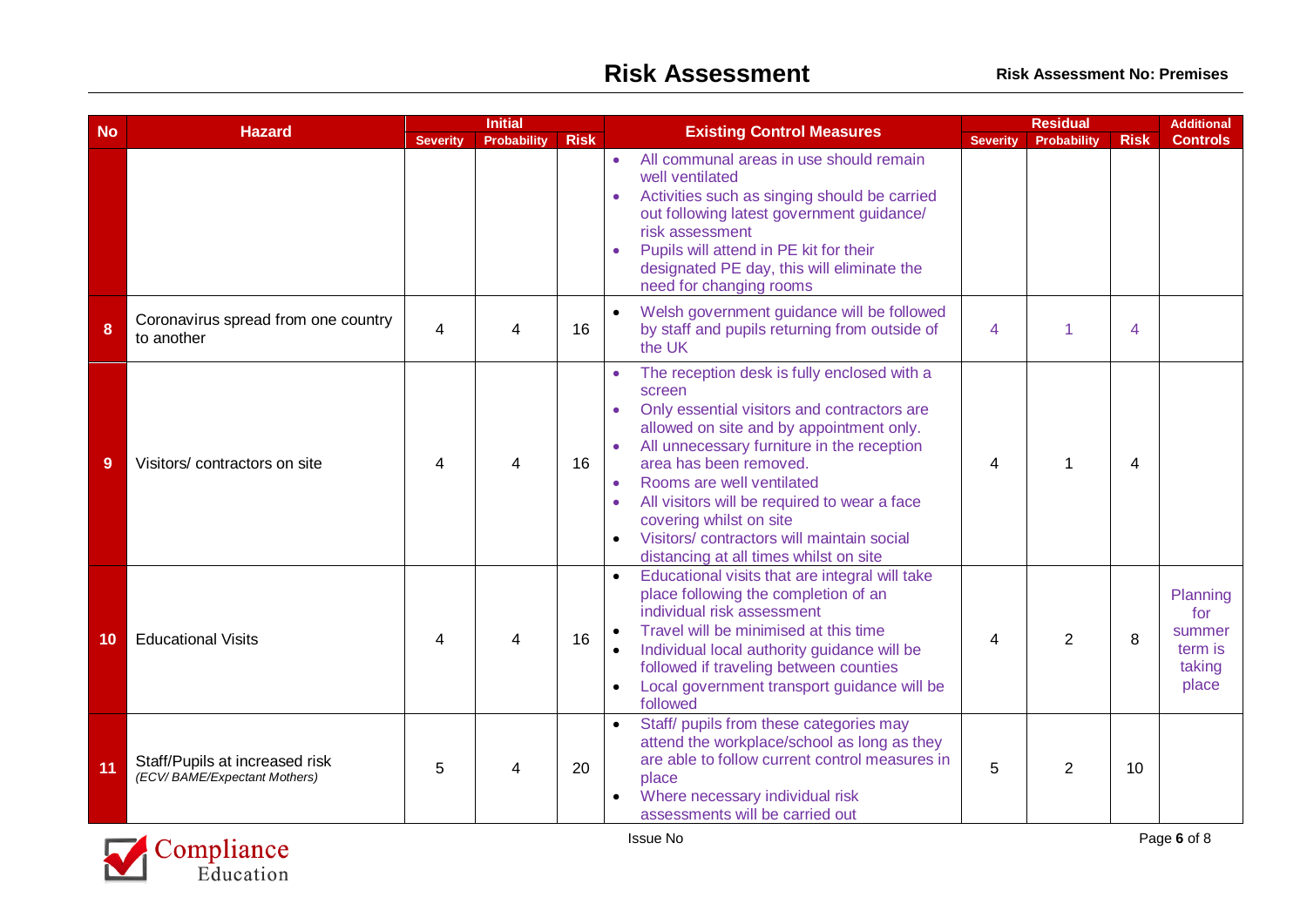| <b>No</b> | <b>Hazard</b> | <b>Initial</b> |                      |             | <b>Existing Control Measures</b>                                                   | <b>Residual</b> |                      |             | <b>Additional</b> |
|-----------|---------------|----------------|----------------------|-------------|------------------------------------------------------------------------------------|-----------------|----------------------|-------------|-------------------|
|           |               |                | Severity Probability | <b>Risk</b> |                                                                                    |                 | Severity Probability | <b>Risk</b> | <b>Controls</b>   |
|           |               |                |                      |             | Staff/ students to follow advise given to them<br>by their GP/Medical professional |                 |                      |             |                   |

|           | <b>ACTION ARISING FROM RISK ASSESSMENT</b> |                         |                           |                    |                          |  |  |  |  |  |  |  |
|-----------|--------------------------------------------|-------------------------|---------------------------|--------------------|--------------------------|--|--|--|--|--|--|--|
| <b>No</b> | <b>Risk</b><br>Rating                      | <b>Action Required:</b> | Person (s)<br>Responsible | <b>Target Date</b> | <b>Date</b><br>Completed |  |  |  |  |  |  |  |
|           |                                            |                         |                           |                    |                          |  |  |  |  |  |  |  |